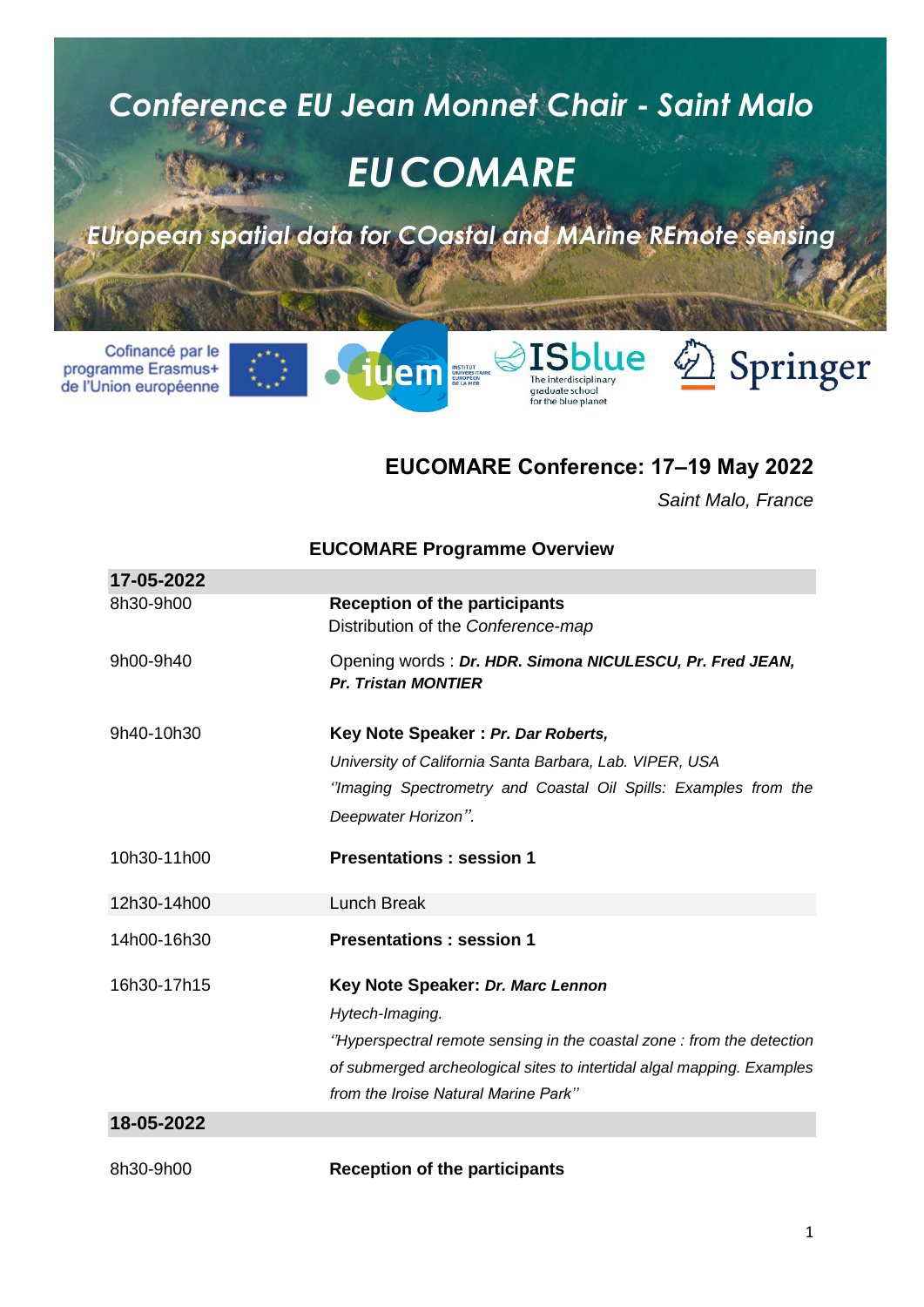# *Conference EU Jean Monnet Chair - Saint Malo EUCOMARE EUropean spatial data for COastal and MArine REmote sensing*

Cofinancé par le programme Erasmus+ de l'Union européenne









| 09h00-9h40  | Key Note Speaker: Dr. Emiliano Agrillo, Institute for Environmental<br>Protection and Research (ISPRA), Italy<br>"Using Proximal and Remote sensing Multispectral Data For Italian<br>Coastal Ecosystems Monitoring". |
|-------------|-----------------------------------------------------------------------------------------------------------------------------------------------------------------------------------------------------------------------|
| 10h00-11h30 | <b>Presentations: session 1</b>                                                                                                                                                                                       |
| 11h30-12h30 | <b>Presentations: session 2</b>                                                                                                                                                                                       |
| 12h30-14h00 | <b>Lunch Break</b>                                                                                                                                                                                                    |
| 14h00-15h30 | <b>Presentations: session 3</b>                                                                                                                                                                                       |
| 19-05-2022  |                                                                                                                                                                                                                       |
| 9h00-9h40   | Key Note Speaker : Dr. Melanie Lück-Vogel,                                                                                                                                                                            |
|             | CSIR, Stellenbosch, South Africa                                                                                                                                                                                      |
|             | "Coastal vulnerability and climate change adaptation in South Africa:<br>Remote sensing challenges and opportunities".                                                                                                |
| 10h00-10h30 | <b>Presentations: session 4</b>                                                                                                                                                                                       |
| 10h30-12h30 | <b>Presentations: session 5</b>                                                                                                                                                                                       |
| 12h30-14h00 | <b>Lunch Break</b>                                                                                                                                                                                                    |
| 14h00-15h30 | <b>Presentations: session 5</b>                                                                                                                                                                                       |
| 15h30-16h15 | Key Note Speaker : Mr. Olivier Michel, Unseenlabs                                                                                                                                                                     |
|             | "Radio frequency data and marine area protection issues".                                                                                                                                                             |
| 16h15-16h45 | <b>Poster session</b>                                                                                                                                                                                                 |
| 16h45-17h15 | <b>Restitution and Closing of the event</b>                                                                                                                                                                           |
| 19h         | Dinner reception                                                                                                                                                                                                      |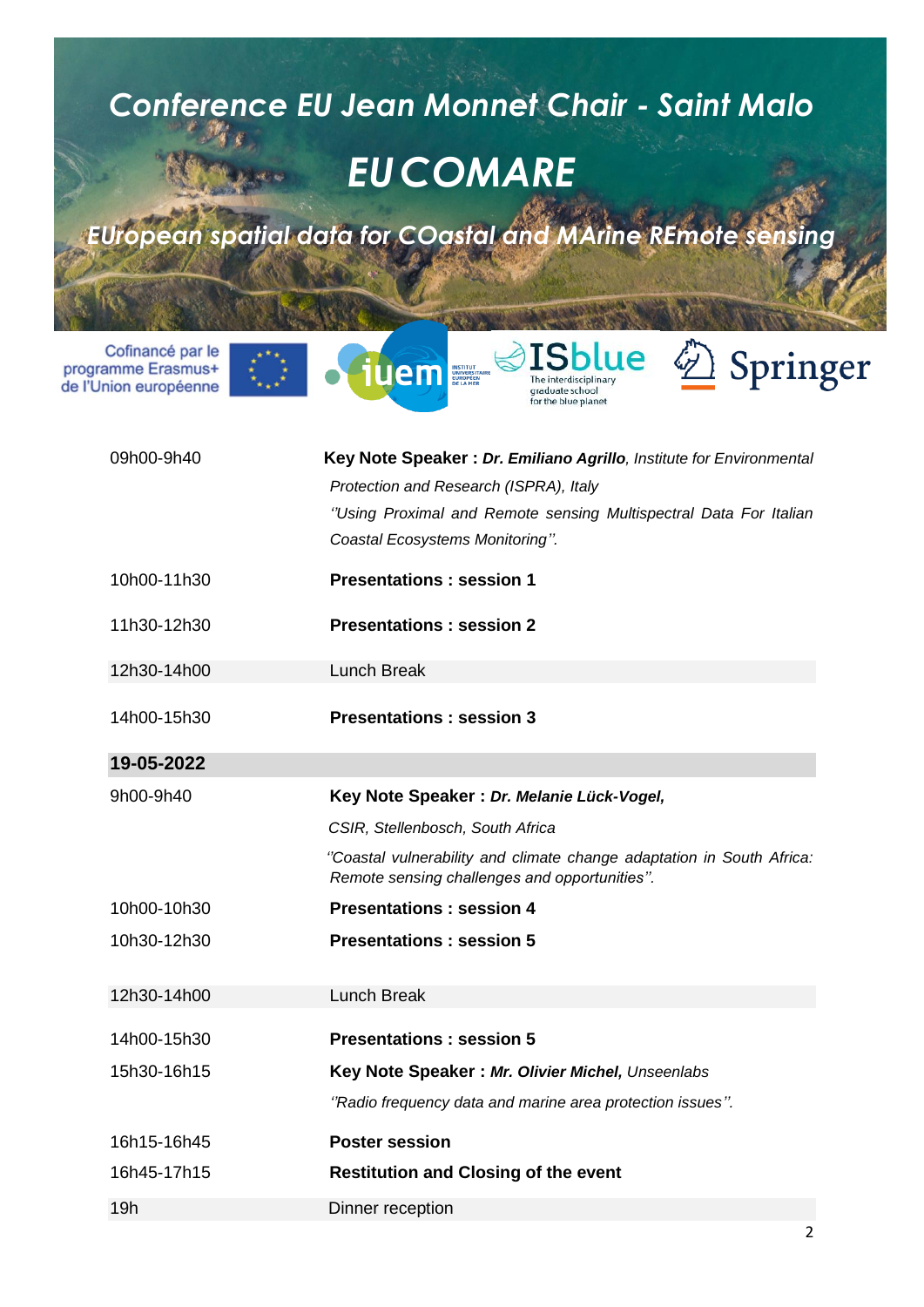| <b>Date</b> | <b>Activities</b>                                                                                                      | <b>Spokesperson</b>                                                                                                              | <b>Time</b> |  |
|-------------|------------------------------------------------------------------------------------------------------------------------|----------------------------------------------------------------------------------------------------------------------------------|-------------|--|
| 17-05-2022  | Reception of the participants                                                                                          |                                                                                                                                  | 8h30-9h     |  |
|             | <b>Opening words</b>                                                                                                   | Dr. HDR. Simona NICULESCU<br>(IUEM- University of Western Brittany)                                                              | 9h00-9h40   |  |
|             |                                                                                                                        | <b>Pr. Fred JEAN</b><br>(Director of IUEM)                                                                                       |             |  |
|             |                                                                                                                        | <b>Pr. Tristan MONTIER</b><br>(Vice President of University of Western Brittany)                                                 |             |  |
|             | <b>Keynote Speaker</b>                                                                                                 | <b>Pr. Dar ROBERTS</b><br>University of California Santa Barbara, Lab. VIPER, USA                                                | 9h40-10h30  |  |
|             |                                                                                                                        | "Imaging Spectrometry and Coastal Oil Spills: Examples from the<br>Deepwater Horizon"                                            |             |  |
|             | Moderator: Dar Roberts (University of California Santa Barbara, USA)/ Soumia Bengoufa (University of Western Brittany) |                                                                                                                                  |             |  |
|             | <b>Session 1: Marine, Coastal</b><br>and Aquatic ecosystems'<br>monitoring and biodiversity                            | SHIFTS IN SALT MARSH VEGETATION LAND COVER AFTER DEBRIS<br><b>FLOW DEPOSITION</b>                                                | 10h30-11h00 |  |
|             | management                                                                                                             | S. German D., D. A. Roberts A., McF Joseph P., Y. King Jennifer                                                                  |             |  |
|             |                                                                                                                        | SPATIOTEMPORAL TRENDS OF BORA BORA'S SHORELINE<br>MOVEMENT AND CLASSIFICATION USING HIGH RESOLUTION<br>IMAGERY FROM 1955 TO 2019 | 11h00-11h30 |  |
|             |                                                                                                                        | E. Gairin, A. Collin, D. James, D. Lecchini                                                                                      |             |  |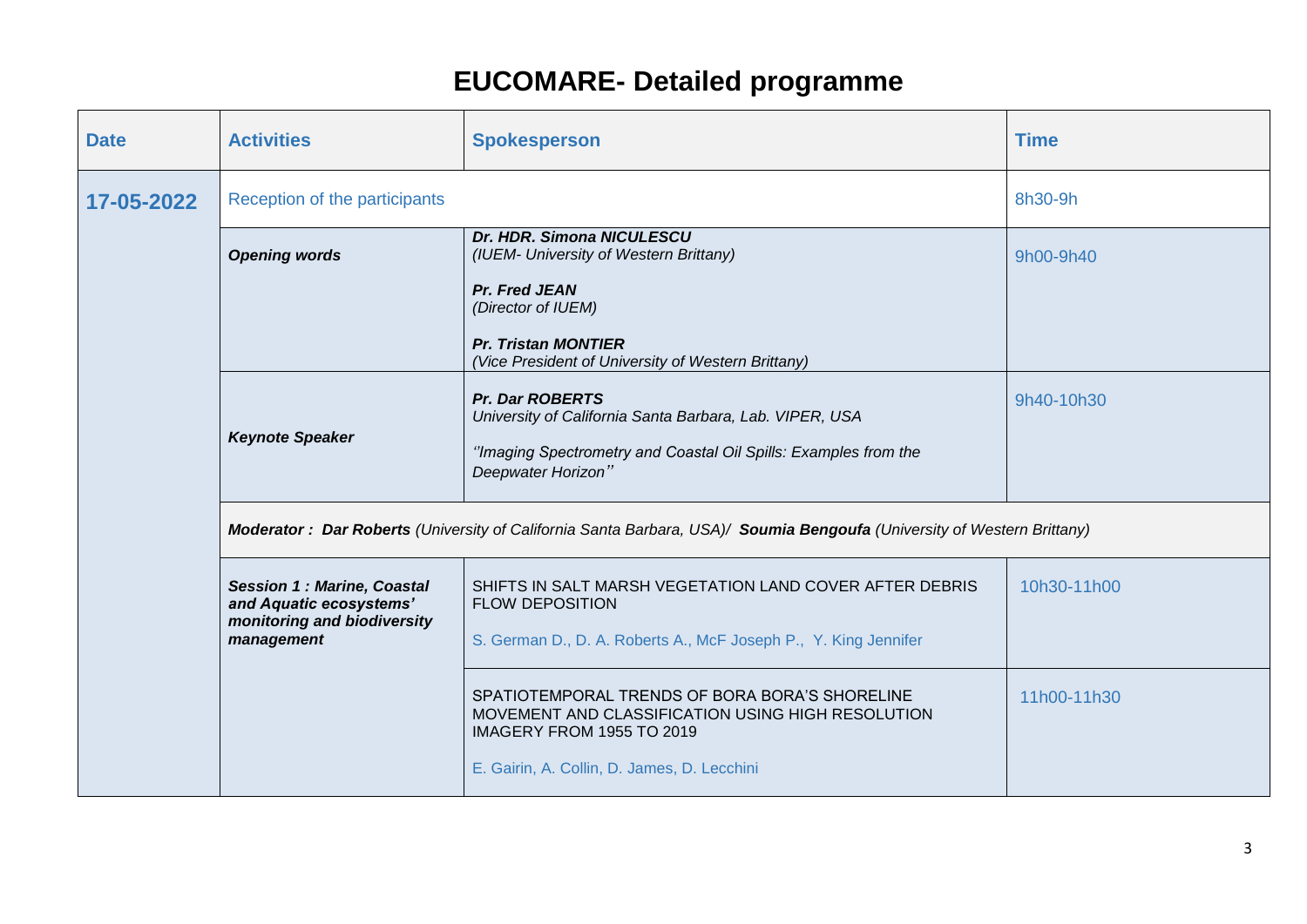|  |                                                                                                           | SATELLITE-DERIVED TOPOGRAPHY AT VERY HIGH RESOLUTION<br>FOR COASTAL HABITAT MAPPING: THE PLEIADES-1 TRI-STEREO<br><b>ENHANCEMENT</b><br>D. James, A. Collin, A. Mury, R. Qin                                                                                                                           | 11h30-12h |
|--|-----------------------------------------------------------------------------------------------------------|--------------------------------------------------------------------------------------------------------------------------------------------------------------------------------------------------------------------------------------------------------------------------------------------------------|-----------|
|  | Lunch break                                                                                               |                                                                                                                                                                                                                                                                                                        | 12h00-14h |
|  |                                                                                                           | Moderator : Junshi XIA (Geoinformatics Unit with RIKEN AIP, Japan) / Jarbas BONETTI (Universidade Federal de Santa Catarina, Brazil)                                                                                                                                                                   |           |
|  | <b>Session 1: Marine, Coastal</b><br>and Aquatic ecosystems'<br>monitoring and biodiversity<br>management | EASY-IMPLEMENTED METHODS OF RADIOMETRIC CORRECTIONS<br>FOR HYPERSPECTRAL-UAV - APPLICATION TO GUIANESE<br>EQUATORIAL MUDBANKS COLONIZED BY PIONEER MANGROVES<br>M. Jaud, G. Sicot, G. Brunier, N. Le Dantec, E. Michaud, J. Ammann, Ph.<br>Grandjean, P. Launeau, G. Thouzeau, J. Fleury, C. Delacourt | 14h-14h30 |
|  |                                                                                                           | DISTRIBUTION OF SEAWEED HABITATS ON THE SHORE COMBINING<br>FIELD SAMPLING AND HYPERSPECTRAL REMOTE MAPPING<br>W. Diruit, A. Le Bris, T. Bajjouk, S. Richier, T. Burel, M. Lennon, M. Helias,<br>E. Ar Gall.                                                                                            | 14h30-15h |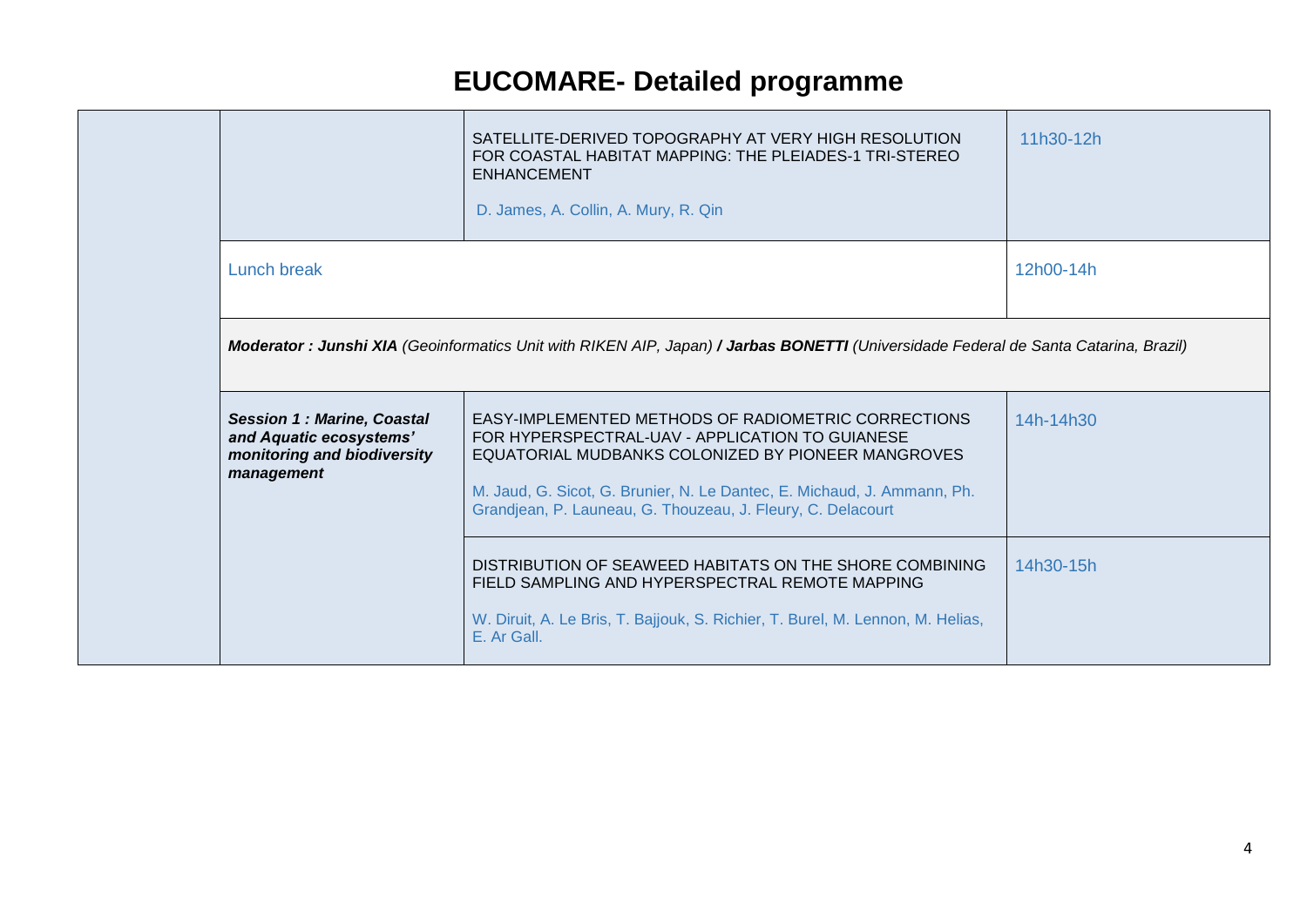|                        | UNDERSTANDING OF URBAN DYNAMICS: A REMOTE SENSING<br>APPROACH (CASE OF ALGIERS METROPOLIS, ALGERIA)<br>N. Abboud, Y. Djellouli, N. Yahi, S. Niculescu, S. Bengoufa, K.Abbad, F.<br><b>Messner</b>                                    | 15h-15h30   |
|------------------------|--------------------------------------------------------------------------------------------------------------------------------------------------------------------------------------------------------------------------------------|-------------|
|                        | OPEN SOURCE AERIAL DATA FUSION TO ASSESS VEGETATION<br>RECOLONISATION AT VERY HIGH RESOLUTION/ A COASTAL<br>ECOSYSTEM SERVICES PERSPECTIVE FOR THE MARQUENTERRE<br><b>REGION (FRANCE)</b><br><b>Eric Masson</b>                      | 15h30-16h   |
|                        | DETECTION OF COCCOLITHOPHORES BLOOM EPISODES IN<br>ALGIERS-BAY USING SATELLITE AND IN SITU ANALYSIS<br>R. Harid, H. Demarcq, S. Amanouche, M. Ait-Kaci, N.E.I. Bachari, F. Houma                                                     | 16h-16h30   |
| <b>Keynote Speaker</b> | <b>Dr. Marc LENNON</b><br>Hytech-Imaging.<br>"Hyperspectral remote sensing in the coastal zone: from the detection of<br>submerged archeological sites to intertidal algal mapping. Examples from<br>the Iroise Natural Marine Park" | 16h30-17h15 |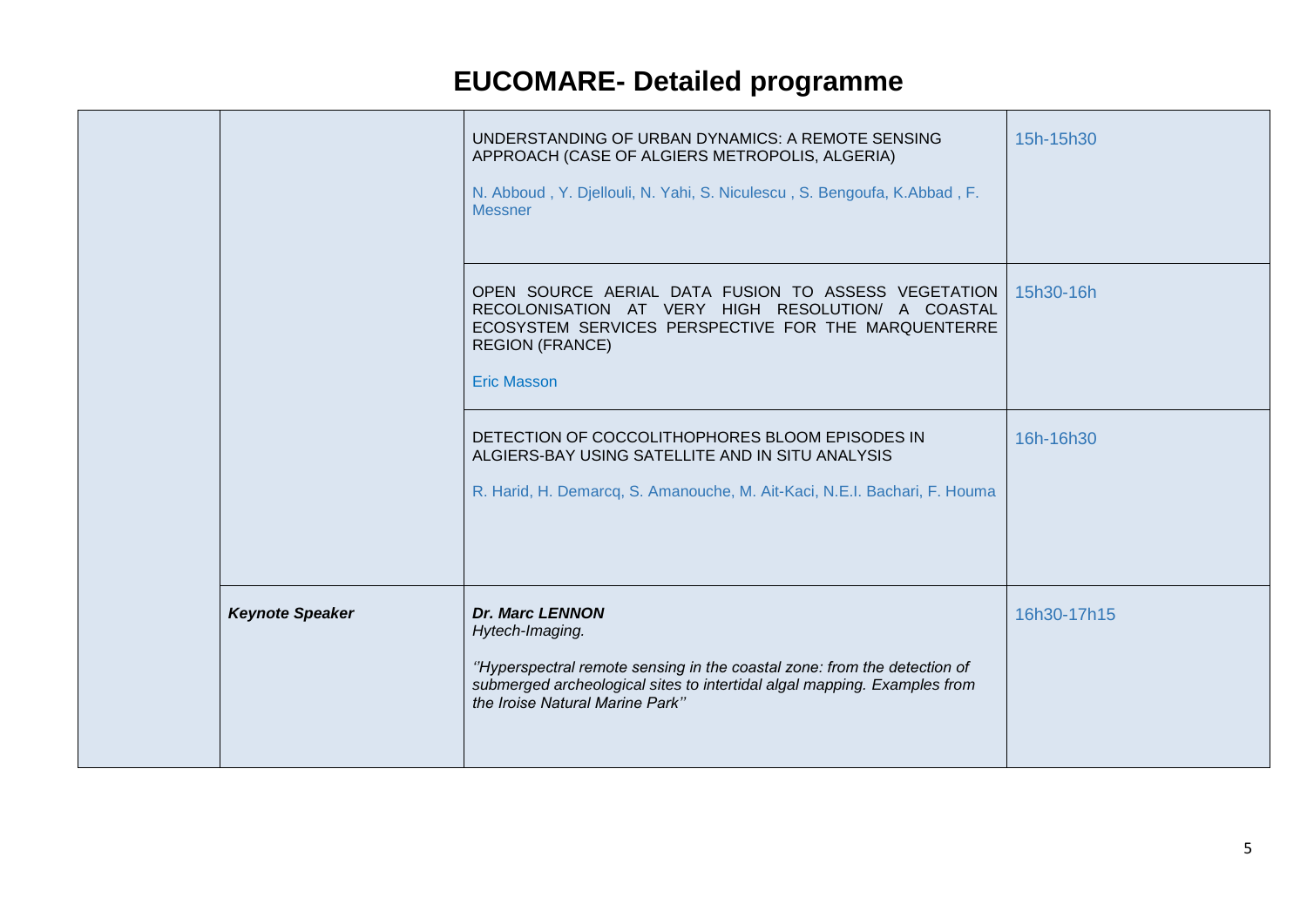| 18-05-2022 | Reception of the participants                                                                             |                                                                                                                                                                                                                 | 8h30-9h   |
|------------|-----------------------------------------------------------------------------------------------------------|-----------------------------------------------------------------------------------------------------------------------------------------------------------------------------------------------------------------|-----------|
|            | <b>Keynote Speaker</b>                                                                                    | Dr. Emiliano AGRILLO,<br>Institute for Environmental Protection and Research (ISPRA), Italy<br>"Using Proximal and Remote sensing Multispectral Data For Italian Coastal<br><b>Ecosystems Monitoring"</b>       | 9h-9h45   |
|            | recherche, France)                                                                                        | Moderators: Marion JAUD (IUEM, University of Western Brittany) / Antoine COLLIN (Ecole Pratique des Hautes Études (EPHE), PSL Université de                                                                     |           |
|            | <b>Session 1: Marine, Coastal</b><br>and Aquatic ecosystems'<br>monitoring and biodiversity<br>management | ASSESSMENT OF RTK QUADCOPTER AND STRUCTURE-FROM-<br>MOTION PHOTOGRAMMETRY FOR FINE-SCALE MONITORING OF<br>COASTAL TOPOGRAPHIC COMPLEXITY<br>S. Bertin, P. Stéphan, J. Ammann                                    | 10h-10h30 |
|            |                                                                                                           | VERY HIGH RESOLUTION SATELLITE DERIVED BATHYMETRY AND<br>HABITAT MAPPING USING PLEIADES-1 AND ICESAT-2<br>A. LeQuilleuc, A. Collin, R. Devillers                                                                | 10h30-11h |
|            |                                                                                                           | LOCAL CIRCALITTORAL ROCKY SEASCAPE STRUCTURING FISH<br><b>COMMUNITY: INSIGHTS FROM A PHOTOGRAMMETRIC APPROACH</b><br>Q. Ternon, A. Collin, E., Feunteun, F. Ysnel, V. Danet, M. Guillaume, P.<br><b>Thiriet</b> | 11h-11h30 |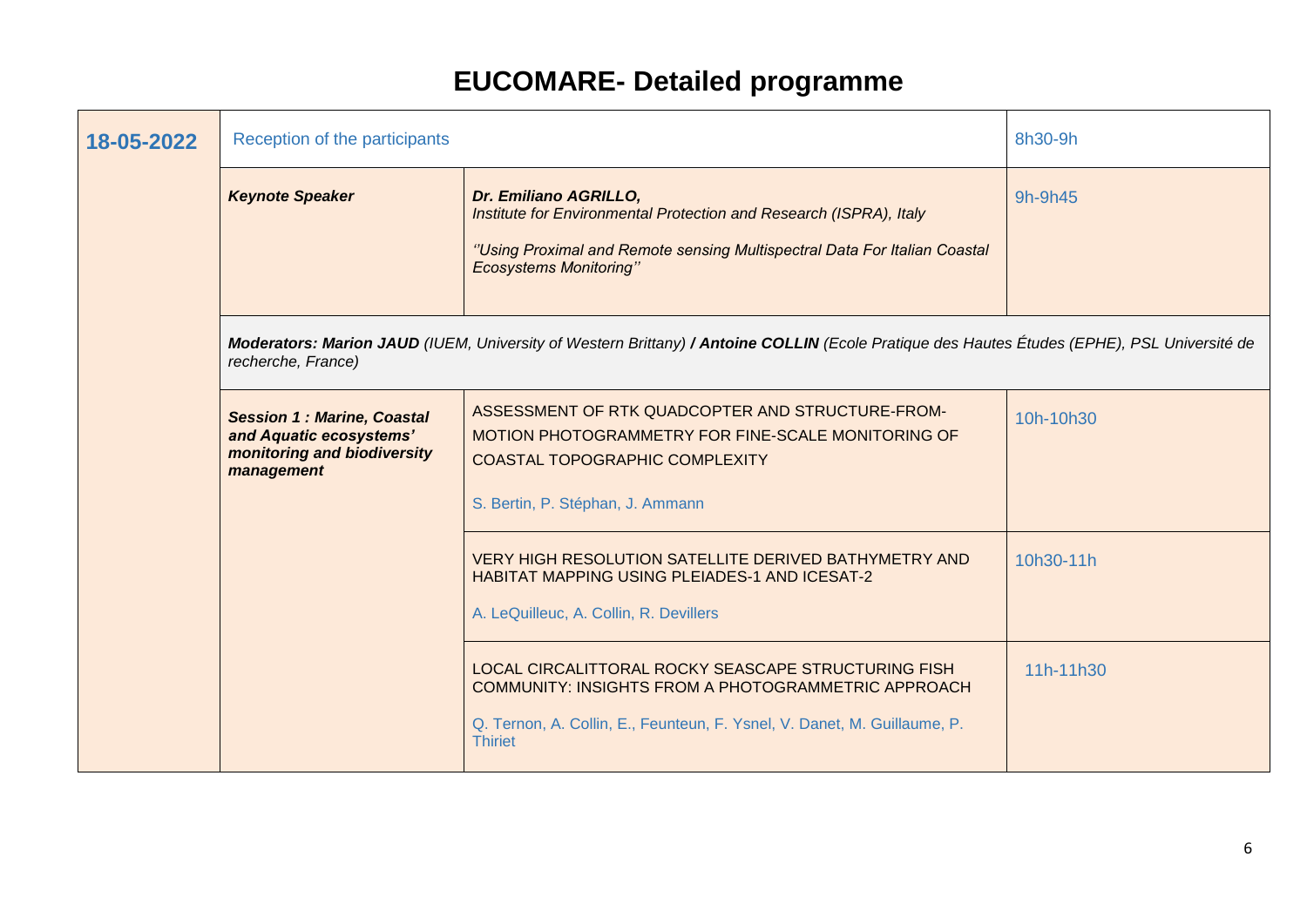|                                                                           | EARTH OBSERVATION OF PALUSTRINE WETLANDS ON SOUTH<br>AFRICA'S MAPUTALAND COASTAL PLAIN<br>Van Deventer Heidi                                                                                                                      | 11h30-12h  |
|---------------------------------------------------------------------------|-----------------------------------------------------------------------------------------------------------------------------------------------------------------------------------------------------------------------------------|------------|
|                                                                           | MULTISCALE SPATIOTEMPORAL NDVI MAPPING OF SALT MARSHES<br>USING SENTINEL-2, DOVE, AND UAV IMAGERY IN THE BAY OF MONT-<br><b>SAINT-MICHEL, FRANCE</b><br>A. Collin, D. James, A. Mury, M. Letard, T. Houët, H. Gloria, E. Feunteun | 12h-12h30  |
| <b>Lunch break</b>                                                        |                                                                                                                                                                                                                                   | 12h30-14h  |
|                                                                           |                                                                                                                                                                                                                                   |            |
|                                                                           | Moderator: OKANGA-GUAY Marjolaine (University of Omar Bongo, Gabon)                                                                                                                                                               |            |
| Session 3: Land Use / Land<br>Cover - Sea Use / Sea Cover<br>and planning | MONITORING LAND COVER CHANGE IN THE SOUTH-EASTERN<br>BALTIC SEA SINCE THE 1980s BY REMOTE SENSING<br>S. Gadal, T. Gloaguen.                                                                                                       | 14h-14h30h |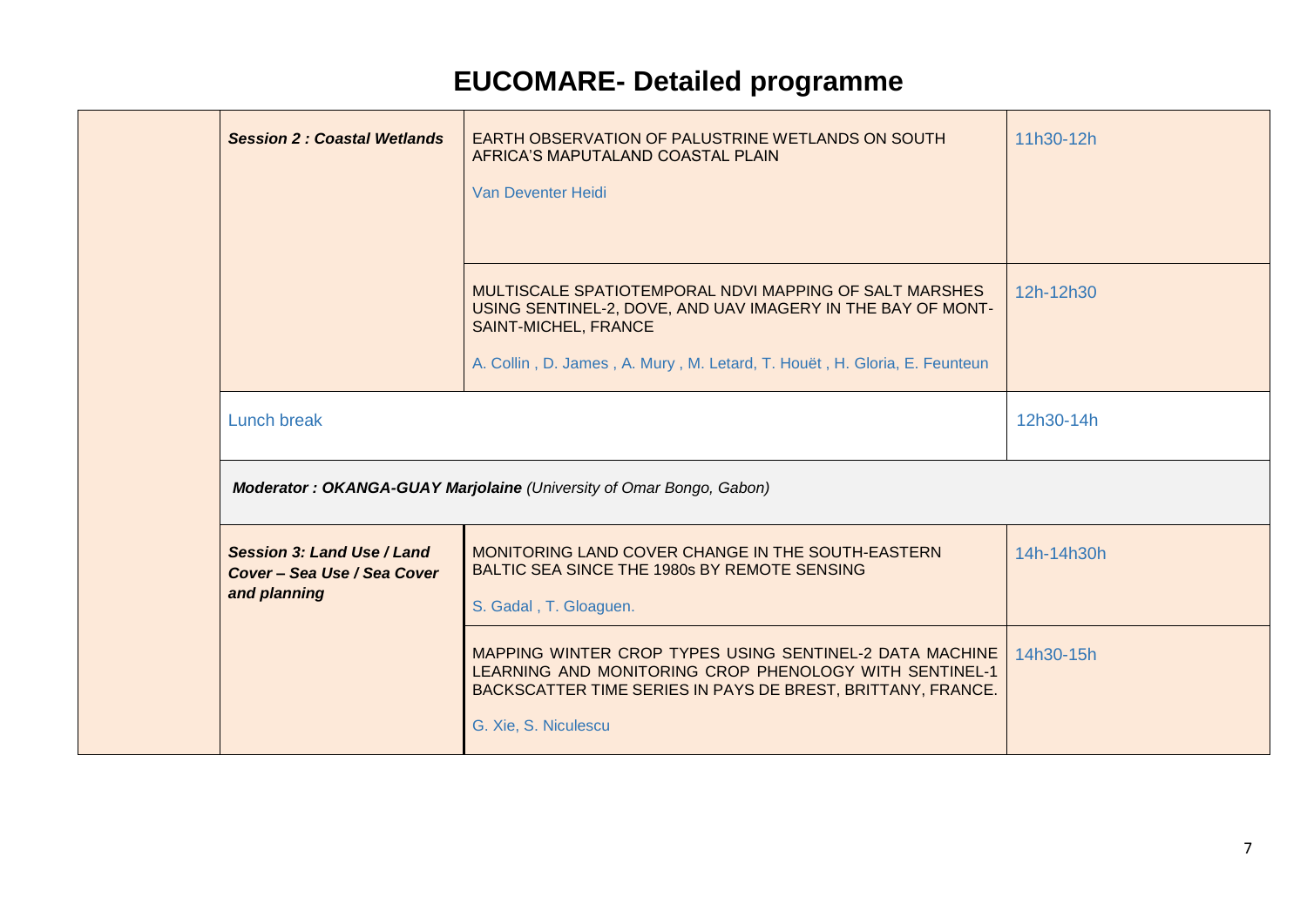|            |                                                                              | ASSESSMENT OF LAND COVER CHANGES IN THE ALLALA<br>WATERSHED BASED ON OBJECT BASED IMAGE ANALYSIS USING<br><b>LANDSAT AND SENTINEL-2 IMAGES</b><br>N. Zaabar, S. Niculescu, M. K. Mihoubi | 15h-15h30 |
|------------|------------------------------------------------------------------------------|------------------------------------------------------------------------------------------------------------------------------------------------------------------------------------------|-----------|
|            |                                                                              | Boat trip in the bay of Saint Malo                                                                                                                                                       | 16h30     |
| 19-05-2022 | Reception of the participants                                                |                                                                                                                                                                                          | 8h30-9h   |
|            | <b>Keynote Speaker</b>                                                       | Dr. Melanie Lück-Vogel,<br>CSIR, Stellenbosch, South Africa<br>"Coastal vulnerability and climate change adaptation in South Africa:<br>Remote sensing challenges and opportunities"     | 9h00-9h45 |
|            |                                                                              | Moderators : Heidi van Deventer (Council for Scientific and Industrial Research, South Africa)                                                                                           |           |
|            | <b>Session 4: Deep Learning and</b><br>artificial intelligence<br>innovation | DEEP LEARNING BASED BATHYMETRY MAPPING FROM<br>MULTISPECTRAL SATELLITE DATA AROUND EUROPA ISLAND<br>K. Modoosoodun Nicolas, L. Drumetz, S. Lefèvre, D. Tiede, T. Bajjouk                 | 10h-10h30 |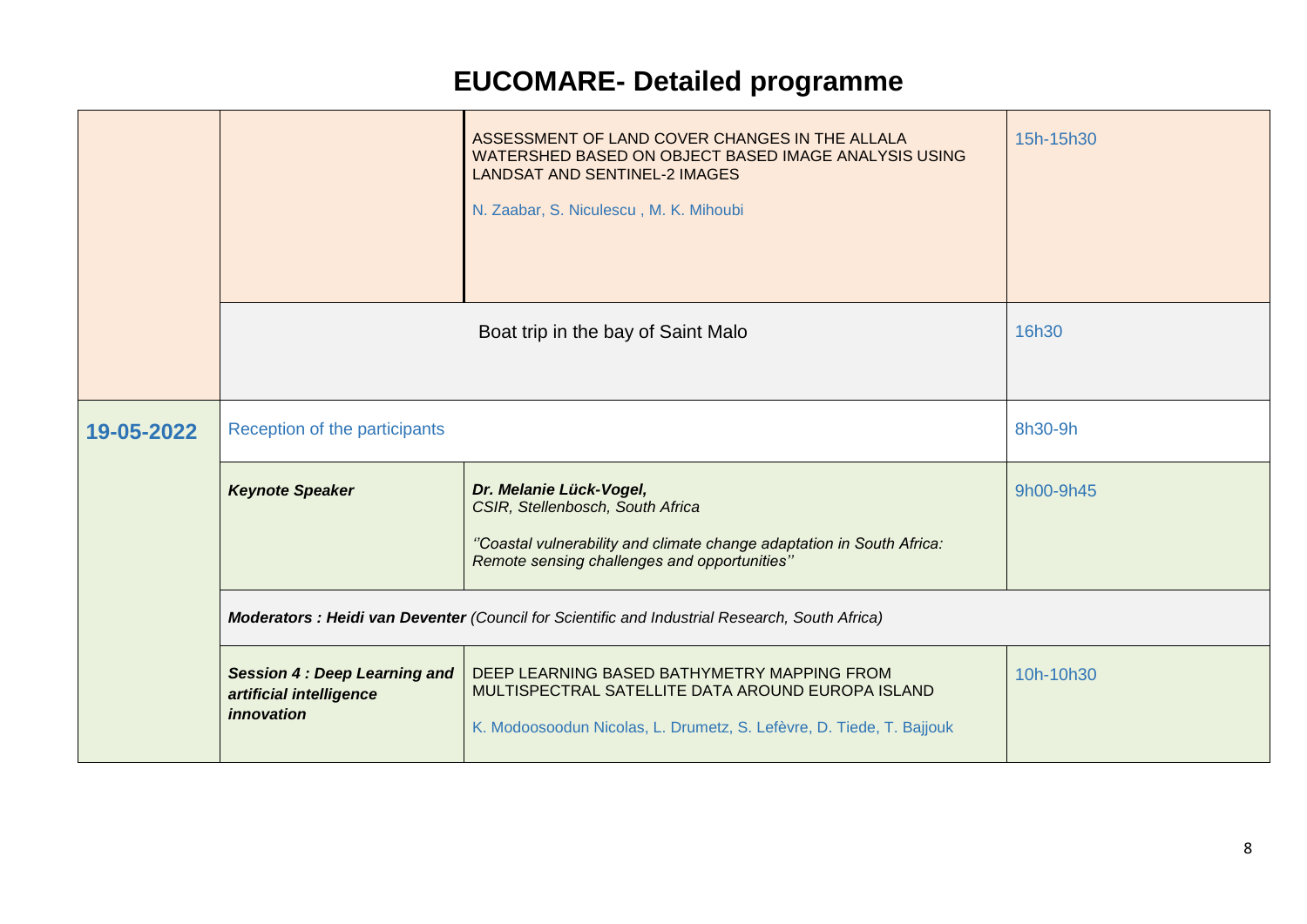| <b>Session 5: Marine, Coastal</b><br>and Aquatic geomorphology<br>and risk management | THE SANDING-UP OF THE SEINE-MARITIME INTERTIDAL AREA<br>(NORMANDY, FRANCE): TOWARDS A HIGH FREQUENCY<br>MONITORING USING SATELLITE IMAGE ANALYSIS<br>B. Peuziat, S. Costa, C. Lissak, D. James, A. Collin, B. Tessier                                           | 10h30-11h |
|---------------------------------------------------------------------------------------|-----------------------------------------------------------------------------------------------------------------------------------------------------------------------------------------------------------------------------------------------------------------|-----------|
|                                                                                       | ASSESSMENT OF COASTAL VULNERABILITY TO EROSION RISK<br>USING GEOSPATIAL AND REMOTE SENSING METHODS (CASE OF<br><b>JERBA ISLAND, TUNISIA)</b><br>A.Boussetta, S.Niculescu, S. Bengoufa, M.F. Zagrarn                                                             | 11h-11h30 |
|                                                                                       | RANDOM FOREST APPROACH FOR EVALUATING FOREST COVER<br>CHANGES OUTSIDE DYKES WITH SENTINEL IMAGES<br>N. C. Lam, H. X. Huynh, S. Niculescu, Q. D. Nguyen, N. C. Vo Nguyen                                                                                         | 11h30-12h |
|                                                                                       | BEACH EROSION MONITORING A SPATIAL ASSESSMENT OF<br>COASTAL PROTECTION EFFORT, CASE OF THE TOURISTIC BEACH<br>"PALM BEACH, WEST-ALGIERS ALGERIA"<br>W. Rabehi, H. Otmani, M. S. Karoui, M. A. Bouhlala, S. Kreri, O. Benabbou,<br>M. El Amin Larabi, H. Dellani | 12h-12h30 |
| Lunch break                                                                           |                                                                                                                                                                                                                                                                 | 12h30-14h |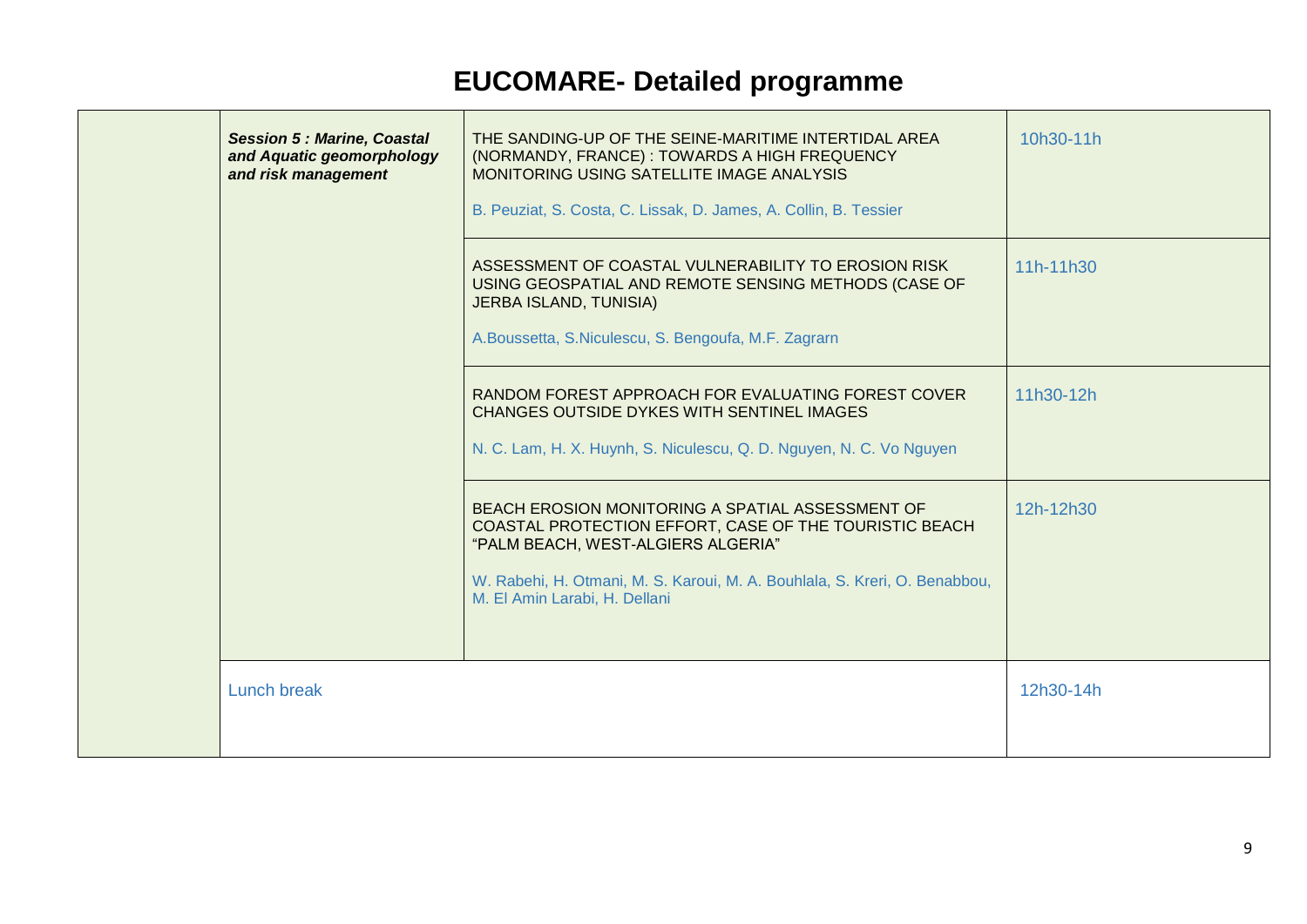| <b>Poster Session: projection</b><br>and debate                                       | VERY HIGH-RESOLUTION MONITORING AND EVALUATION OF TIDAL<br>AND ECOLOGICAL RESTORATION IN BEAUSSAIS' BAY<br>D. James, A. Collin, A. Mury, M. Letard, O. Legal, A. Lequilleuc                                                     | 16h15-16h45 |
|---------------------------------------------------------------------------------------|---------------------------------------------------------------------------------------------------------------------------------------------------------------------------------------------------------------------------------|-------------|
| <b>Keynote Speaker</b>                                                                | Mr. Olivier MICHEL,<br><b>Unseenlabs</b><br>"Radio frequency data and marine area protection issues".                                                                                                                           | 15h30-16h15 |
|                                                                                       | AUTOMATIC DETECTION OF HYDRODYNAMICAL AND BIOLOGICAL<br>INDICATORS OF SHORELINE USING AN OBJECT BASED IMAGE<br>CLASSIFICATION AND CONVOLUTIONAL NEURAL NETWORK.<br>S. Bengoufa, S.Niculescu, MK. Mihoubi, R. Belkessa, K. Abbad | 15h-15h30   |
|                                                                                       | USING THE LANDSAT SATELLITE IMAGES TO MONITOR SEA-BANK<br>MORPHOLOGICAL CHANGES IN SOC TRANG PROVINCE, VIETNAM<br>T. V. Ty, D. V. Duy, H. T. C. Hong, N. D. G. Nam, H. V. T. Minh, N. Vo Chau<br>Ngan, N. H. Trung              | 14h30-15h   |
| <b>Session 5: Marine, Coastal</b><br>and Aquatic geomorphology<br>and risk management | NEW INSIGHTS INTO THE SHALLOW MORPHO-SEDIMENTARY<br>PATTERNS USING HIGH-RESOLUTION TOPO-BATHYMETRIC LIDAR:<br>THE CASE STUDY OF THE BAY OF SAINT-MALO<br>B.Caline, A. Collin, Y. Pastol, M. Letard, E. Feunteun                 | 14h-14h30   |